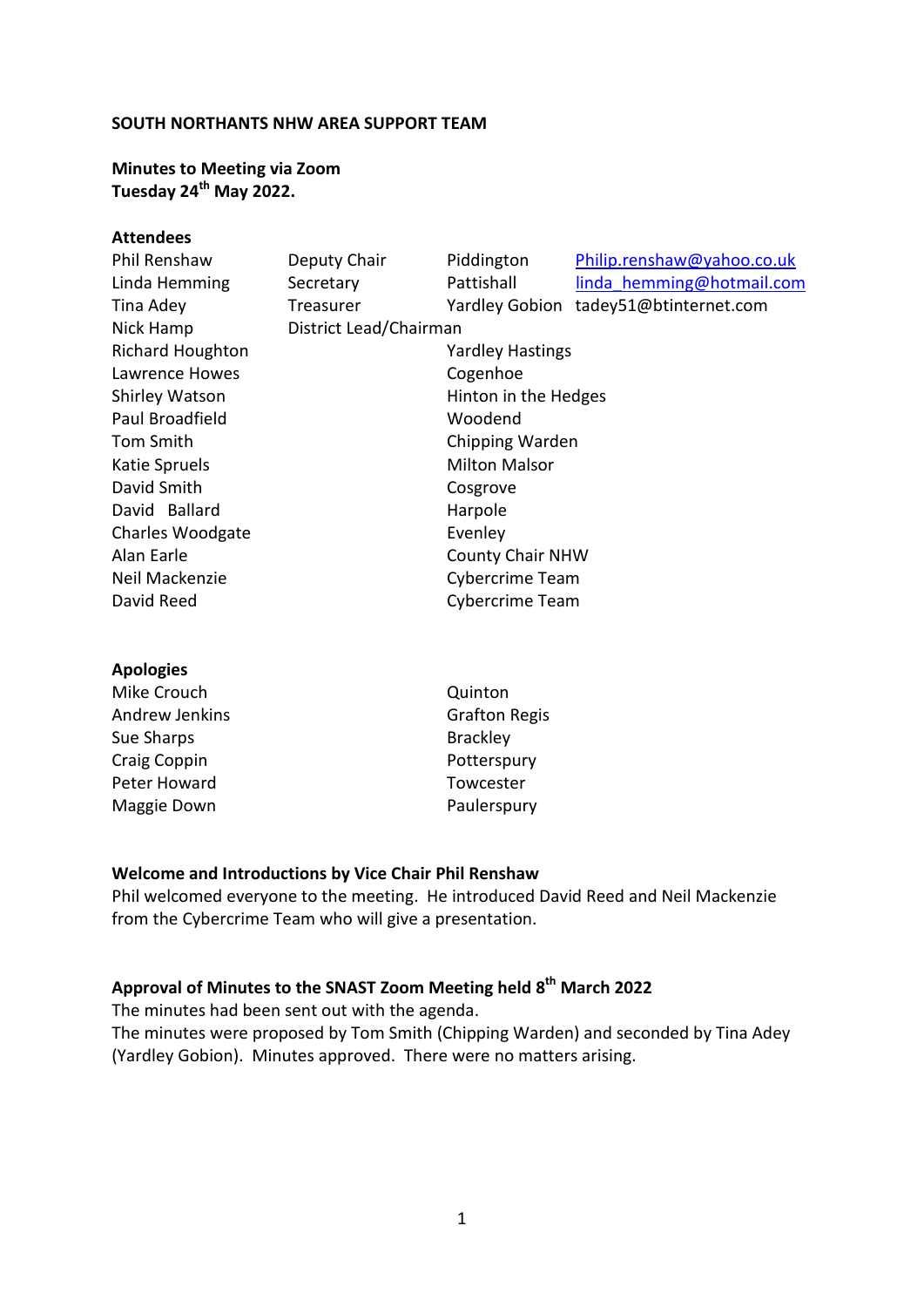# **Police Cybercrime Team Presentation**

David Reed informed us he worked for Northants Police in the Cyber investigation team. Part of what they do, as well as investigating, is to give advice and inform people how to protect themselves against Cyber Crime.

They are a small team with specialist knowledge in this sort of world. They work with NCSC (National Cyber Security Centre) This is part of GCHQ. They also work with other forces. They speak to a lot of victims.

Main Points below:

# **Misconceptions**:

- Criminals target everyone. They will access anything. Not just payment details but personal information which they can use against you and to use it to attack companies you work with or colleagues or friends.
- People assume that Google and other search engines check their contents and links but they don't.

Need to be careful.

# **Securing Accounts**:

• When we use passwords we need to make sure they are strong and long at least 12 characters.

One good way is to take 3 random words and put those words together.

• Close dormant or unwanted accounts. We all have old accounts that we don't use any more. Close them down. There is a chance that if these companies are breached or make a mistake criminals could get hold of your passwords. .

## **Minimise information**.

- Using a different password for each account:
- Your email should definitely have a different password. David showed us a lot of companies that have recently had data breaches.
- If your password is leaked online criminals will try every account you have used online. Within a few hours criminals will have worked through each account and taken control. Emails are important.

## **Data Breaches**

There is a website you can safely put your email address in and it will tell you whether any email you have set up in the past with that email account has had a data breach.

## **The website is: haveibeenpwned.com**

If you have had a data breach it is worth closing that account or choosing a strong password. David advised us it is worthwhile visiting this site to check.

## **Enable two factor authentications**

- This is a good system and it is free. This is a single best way of securing an account. A code is sent to your phone. If a criminal has your password they still can't access your account because the code is only sent to your phone or device. David advised us to turn the two factor authorisation on. All cases in the last few years have not had this turned on.
- Cybercrime have a lot of free leaflets.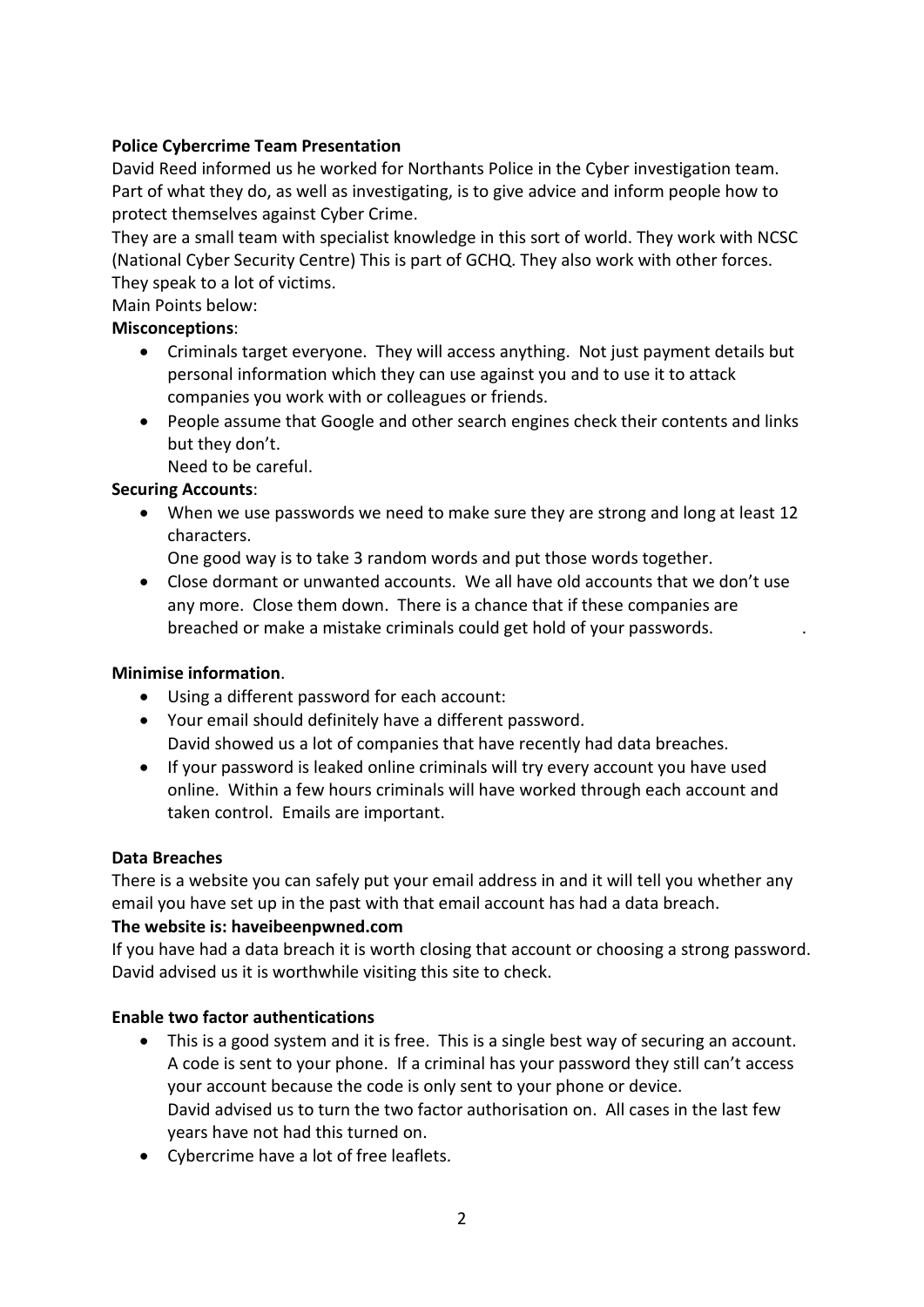# **Malware**

This is more for organisations. The biggest threat is 'Ransom ware'. This is where software gets on your device and silently encrypts your data. The criminals will require a ransom paid before they release your data. If we work with any organisation they may try to Northampton University was affected by this. Some schools have been affected too.

• Turn your device to automatically update. Make sure your laptop, phone etc is updated regularly

## **Backups**:

- Regularly backup all important data and documents.
- Ensure default passwords have been changed on all devices.
- Consider using a reputable manager on all your devices.

# **Social Engineering Attacks**

This is using various techniques to get you to release your details. Phishing

- Spoof email addresses. They can make emails appear to come from specific people. How do you know it is real? Assume any email that asks you to click on something or asks for personal details is suspicious. Use other ways of checking out. Don't click on any links.
- Criminals can scam text messages A lot of them can be spoofed. Phones put all the messages in the same thread – a fake message could be put on the same thread. Be careful and don't click on the link.

## **Payment Diversion Fraud**

This is where criminals use various techniques to modify genuine quotes and payment details. The email looks right but has different payment details.

If it says payment details changed check it with the company first.

## **Protecting your privacy online**

- Consider what you are putting online. A lot of people give away information on social media, quizzes and surveys etc.
- Minimise information you make public on LinkedIn and Social Media.
- Don't automatically trust a post because a friend liked or recommended it.

# **Cybercrime have free Cyber Safety and Fraud Resources**. Pass leaflets on to neighbours and friends.

The Cyber team email is: **CyberProtect@northants.police.uk**

## **Fraud**

Neil MacKenzie goes out to speak to people on a daily basis.

- Report all Cyber crime and Fraud
- 42% of crime is Fraud related.
- Why is it not prominent? Neil told us it doesn't get talked about enough. This might be through embarrassment or feeling silly. Cybercrime have a 'Jessica booklet'. They can send this out.

The overall message is 'we must talk about Fraud'. People falling victim don't know about all this information. Talk about fraud.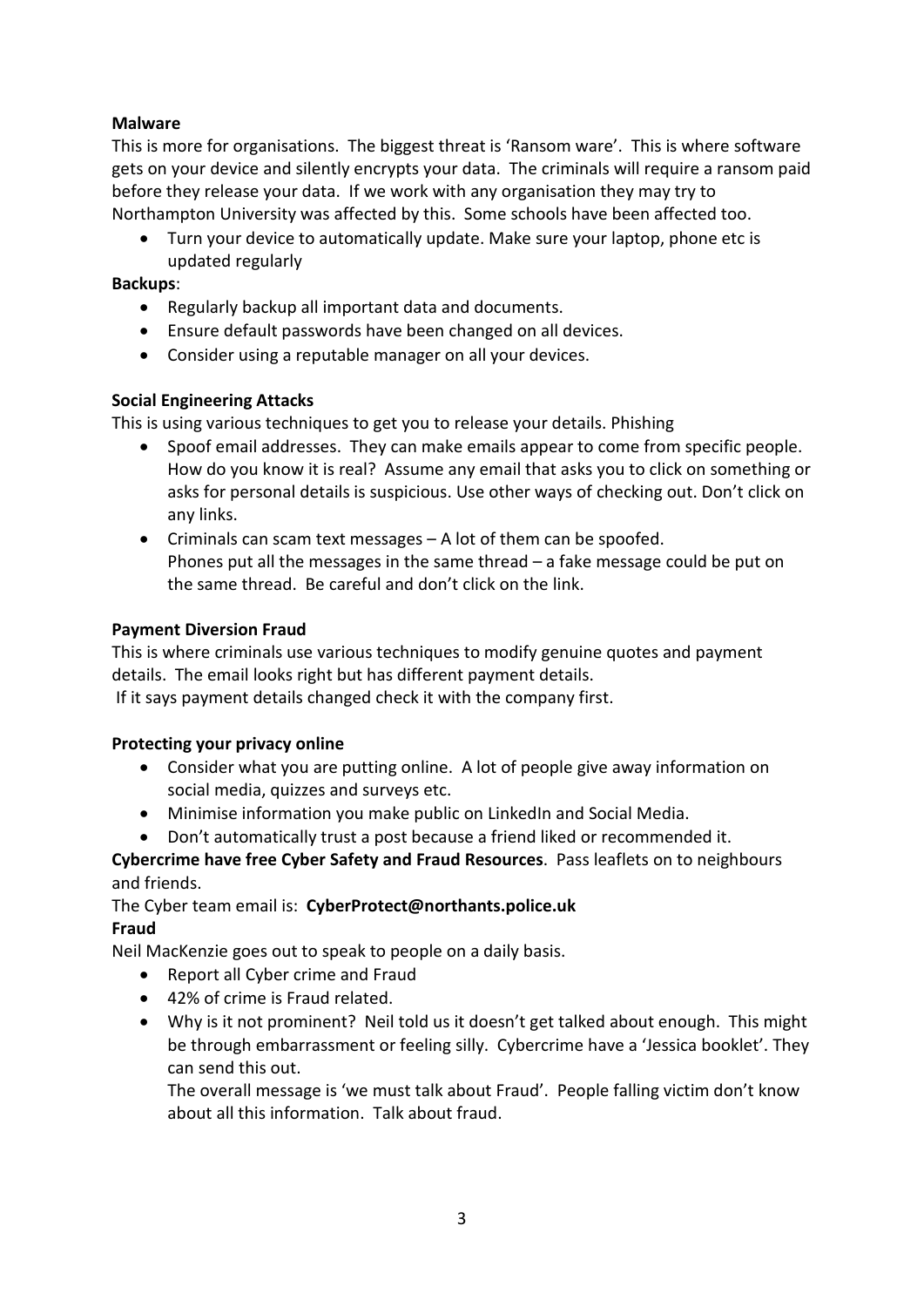## **Questions and Answers**

- Alan mentioned there is lots of information on the Northants NHW website.
- Alan mentioned if asking for a callback from a Company give them a password and if they don't give you the password don't answer their security questions.
- Using VPN or Search engines: No extra protection but privacy.
- Losing data through malware if using drop box or One Drive. Disconnect or disable the shared drive when finished with it.
- Password Managers Android or Samsung phones have Google built in Apple has it inbuilt. They generate passwords for you. Consider using a password manager on all your devices.

Phil thanked David and Neil for a very enlightening and detailed talk.

## **Election of New Chairman/District Lead Nick Hamp**

Nick told us he had just retired and moved to Bugbrooke. He wanted to get involved with a local and worthwhile organisation. Spent some time as a uniformed Police Officer and has an understanding of what the Police do. Learnt a lot about working with people and wants to make a contribution.

Nick was proposed by Richard Houghton (Yardley Hastings) and seconded by David Smith (Cosgrove)

#### **Treasurer's Report on current bank balance**

The balance at the bank is £3548.31. This includes the sum of £200 for Nether Heyford NHW and £138 for Roade NHW which we have been holding for the last few years. Nether Heyford received their money from Waitrose tokens a few years ago and asked us if we would hold on to the money for them. Roade NHW received their money from the builders. Roade has spent some of the money they received but we are still holding on to £138. **Tina will contact Nether Heyford and Roade.**

#### **Bin Stickers and Street Signs**

In June Tina will be sending out annual requests for subscriptions.

- SNAST has bought a number of A4 wheelie bin stickers. Every Parish Council who pays their subscription will get 10 stickers.
- Street Signs special Offer. These will be £10 for a limited period. (usually £14) NHW Coordinators can pick them up from Committee members.
- Alan (County Chair) will check their stock of Signs because other areas may want to buy some signs from us.

## **Update on County NHW and National NHW by County Chair Alan Earle**

- A lot of documents are coming up for review.
- County AGM will be in September. The Assistant Chief Constable Ash Tuckley will be doing a presentation.
- National NHW  $40<sup>th</sup>$  anniversary this year.
- Knowledge Hub: This is working well. Using system 4 software.
- Neighbourhood Alert System. Police Liaison Reps will be registered on the system. The alert system is being used wider now.